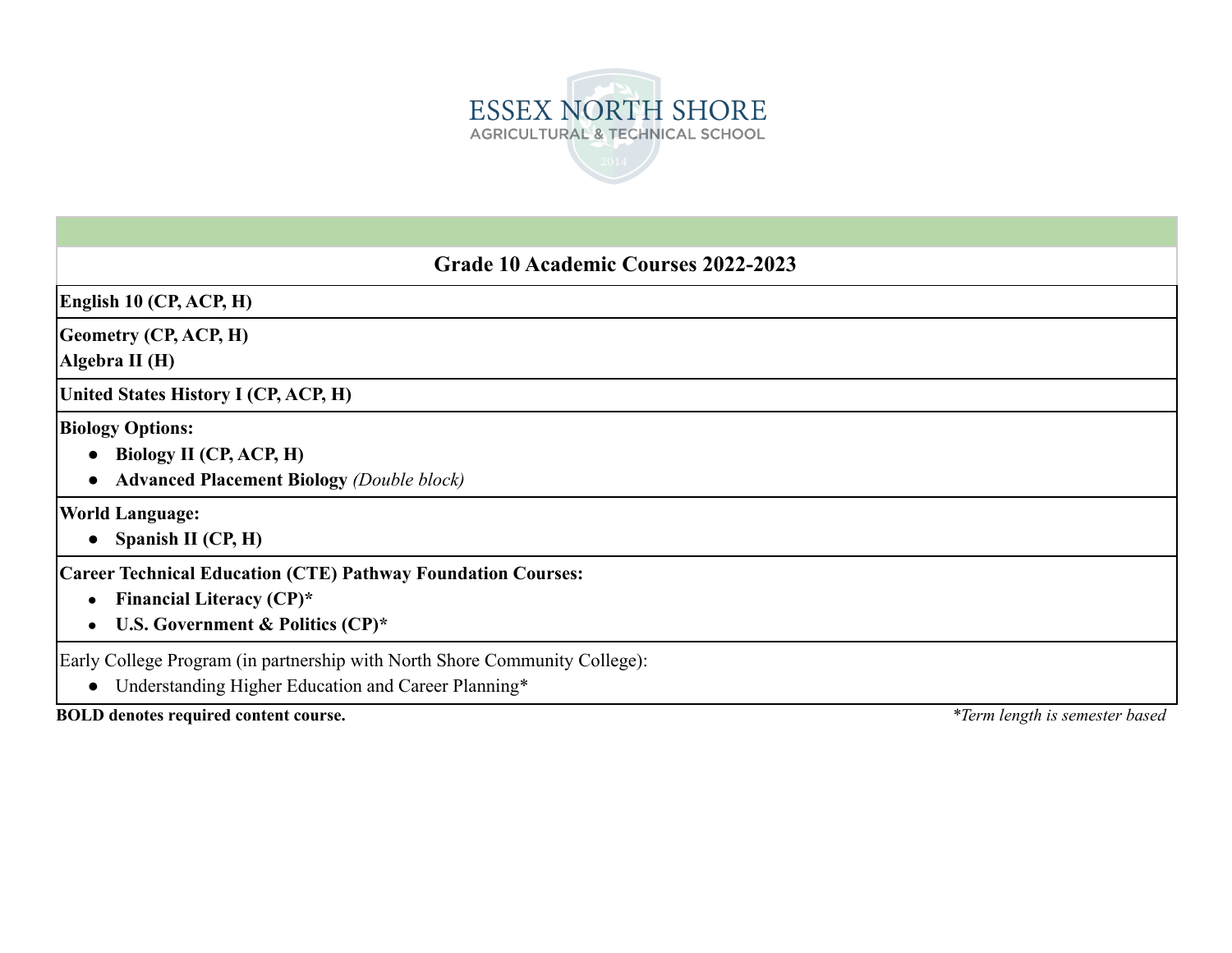### **English 10 Course #: 1202, 1201, 1200 Level: Honors, ACP, CP**

This course is based on the *Massachusetts Curriculum Framework for English Language Arts and Literacy* (2017) and deepens students' focus on acquiring the reasoning and analytical skills associated with literature and rhetoric. The course will continue to focus on helping students learn skills that allow them to discern depth of text by making connections between literary and thematic elements and text-based support established in freshman year. Anchor and linking texts span long and short fiction, drama, and nonfiction. Synthesis of multiple texts will be integral to the curriculum, and students will complete classroom activities along with formative and summative assessments requiring synthesis throughout the year. All students will participate in quarterly common assessments. *Credits: 4*

**ESSEX NORTH SHORE AGRICULTURAL & TECHNICAL SCHOOL** 

# **Algebra II Course #: 2232, 2231 Level: Honors, ACP**

Continuing the progression for entering Grade 10 students who successfully completed Geometry in Grade 9, this course addresses the *Massachusetts Mathematics Curriculum Framework* (2017) learning standards for Algebra II. The focus is on the following four critical areas: (1) relate arithmetic of rational expressions to arithmetic of rational numbers; (2) expand understandings of functions and graphing to include trigonometric functions; (3) synthesize and generalize functions and extend understanding of exponential functions to logarithmic functions; and (4) relate data display and summary statistics to probability and explore a variety of data collection methods. Students work closely with the expressions that define the functions, are facile with algebraic manipulations of expressions, and continue to expand and hone their abilities to model situations and to solve equations, including solving quadratic equations over the set of complex numbers and solving exponential equations using the properties of logarithms. All students will participate in quarterly common assessments. *Credits: 4*

## **Geometry Course #: 2202, 2201, 2200 Level: Honors, ACP**

This course addresses the *Massachusetts Mathematics Curriculum Framework* (2017) learning standards for Geometry. Geometry focuses on six critical areas: (1) establish criteria for congruence of triangles based on rigid motions; (2) establish criteria for similarity of triangles based on dilations and proportional reasoning; (3) informally develop explanations of circumference, area, and volume formulas; (4) apply the Pythagorean Theorem to the coordinate plane; (5) prove basic geometric theorems; and (6) extend work with probability. All students will participate in quarterly common assessments. *Credits: 4*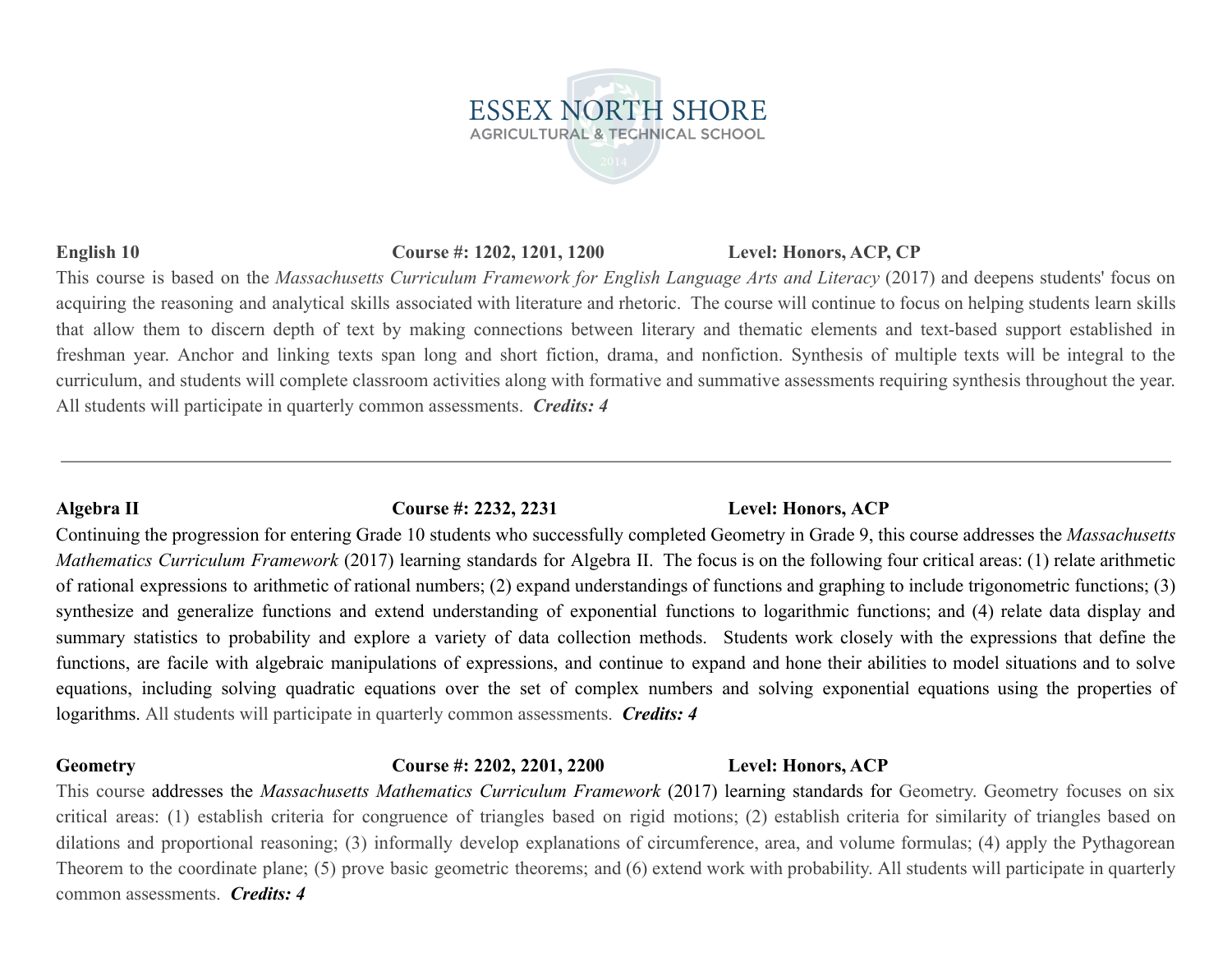# **United States History I Course #: 4202, 4201, 4200 Levels: Honors, ACP, CP**

This course is the first part of a sequence of United States history that will be completed the following year in Grade 11 and is based upon the *Massachusetts History and Social Science Curriculum Framework* (2018). The goal is to deepen student understanding of the United States by examining the events leading up to the American Revolution to the early twentieth century. Major units include the study of the Constitution, the Early Republic, Jacksonian Democracy, Manifest Destiny, sectionalism, the U.S. Civil War, industrialization in the U.S., and U.S. Imperialism. Students will conduct critical reading and analysis using a variety of content to hone proficiency in primary and secondary source evaluation, evaluate cause and effect, develop and prove claims with evidence, and make inferences by critically evaluating content and writing supported arguments. Students will also begin publishing formal research papers with cited sources. Independent reading is a component of United States History I. All students will participate in quarterly common assessments. *Credits: 4*

**ESSEX NORTH SHORE AGRICULTURAL & TECHNICAL SCHOOL** 

### **Biology II Course #: 3202, 3201, 3200 Level: Honors, ACP, CP**

This course completes the second year of the two-year sequence in the study of biological sciences and the specific terminology and methodology relating to the basic concepts of life and its processes. Learning standards for Biology II serve as the foundation for the following three units: Ecology; Evolution and Biodiversity; Anatomy and Physiology and are based on the Massachusetts *Science and Technology/Engineering Curriculum Framework* (2016). All students will participate in quarterly common assessments. *Credits: 4*

# **Advanced Placement Biology Course #: 3203 Level: AP**

Advanced Placement (A.P.) Biology is an introductory college-level course. Students cultivate their understanding of biology through inquiry-based investigations as they explore the following topics: evolution, cellular processes-energy and communication, genetics, information transfer, ecology, and interactions. Students are expected to take the College Board A.P. Biology Exam in May. College credit may be applied with a score of three or higher on the College Board exam. *Credits: 6*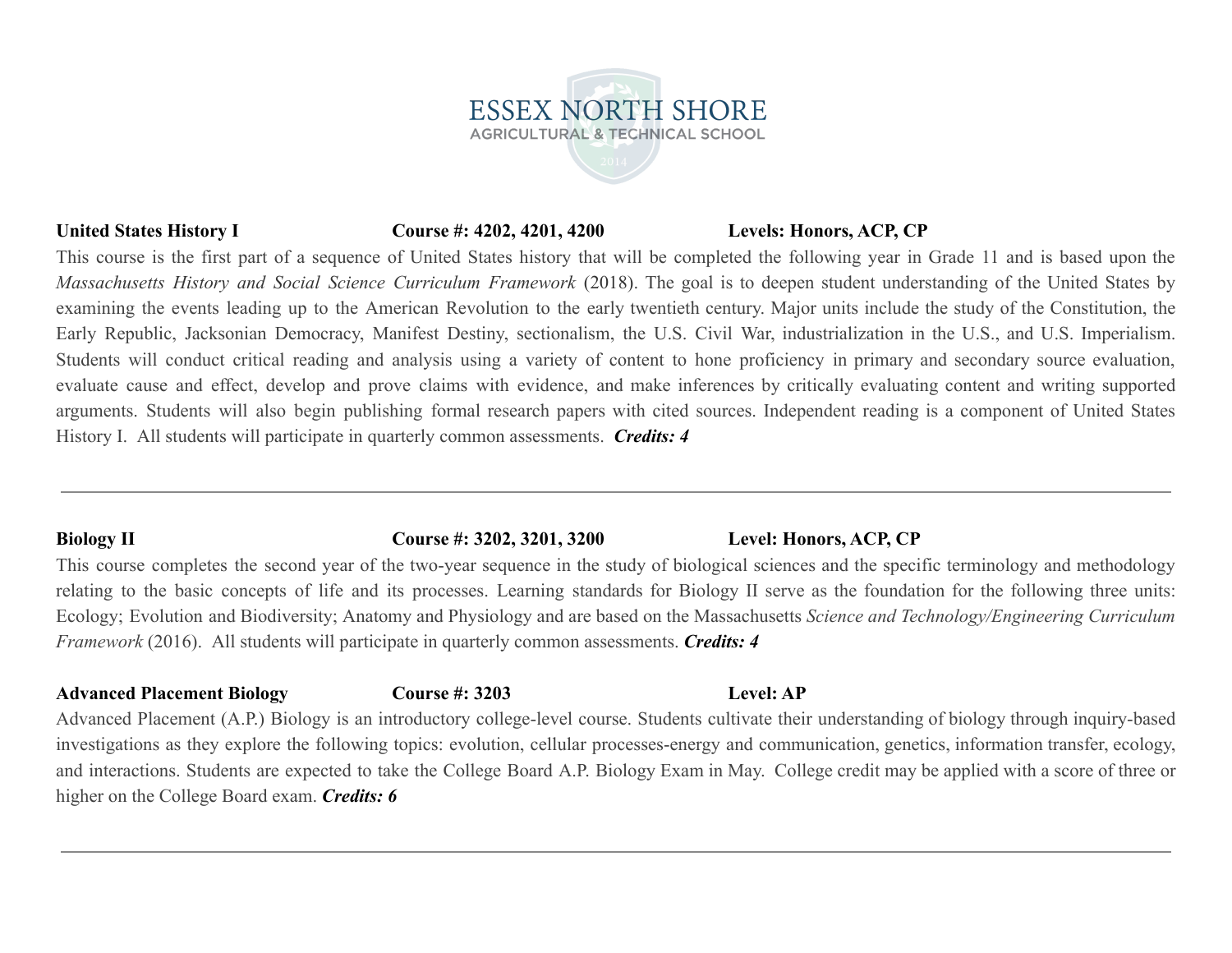# **Spanish II Course #: 6200, 6201 Level: H, CP**

Spanish II solidifies the introduction to the Spanish language and culture with more extended vocabulary and grammar concepts. Students will continue to practice reading, writing, listening, and speaking in Spanish. Students learn how to conjugate stem-changing verbs in the present tense, as well as both types of past-tense verbs. Spanish I is a prerequisite. All students will participate in quarterly common assessments. *Credits: 4*

### **Financial Literacy\* Course #: 2250 Level: CP**

Financial Literacy is essential in meeting the financial challenge of the 21st Century with understanding and managing personal finances the key to one's future financial success. Based on the *Massachusetts Mathematics Curriculum Framework* (2017) learning standards, this course teaches students to apply the knowledge and skills to various financial situations they will encounter later in life to make critical decisions regarding personal finances. Students will learn money management, savings and investing, income, and spending strategies. This course will teach students to identify and prioritize their personal money management goals, develop personal spending, savings, and investing plans, tax implications and understand the cost of using credit along with asset protection. This is a semester class. *Credits: 2*

### **United States Government & Politics\* Course #: 4210 Level: CP**

This course is designed to provide tenth-grade students with a basic knowledge of the purpose, structure, and operation of the national and state governmental systems. Based upon the *Massachusetts History and Social Sciences Framework* (2018) and, more specifically, the *History, Social Science and Civics Education in Massachusetts: Implementation Updates, 2020-2021.* The primary content of study is the Federal system and its underlying principles as they are related to National, State, and local levels. This course will be a thought-provoking exploration taught through the lens of current events into the United States Government and Politics. We will cover such topics as the Constitution, civil rights, interest groups, politics, voting, Congress, the Presidency, the Judiciary, laws, public policies, state & local government. This course is a semester class. *Credits: 2*